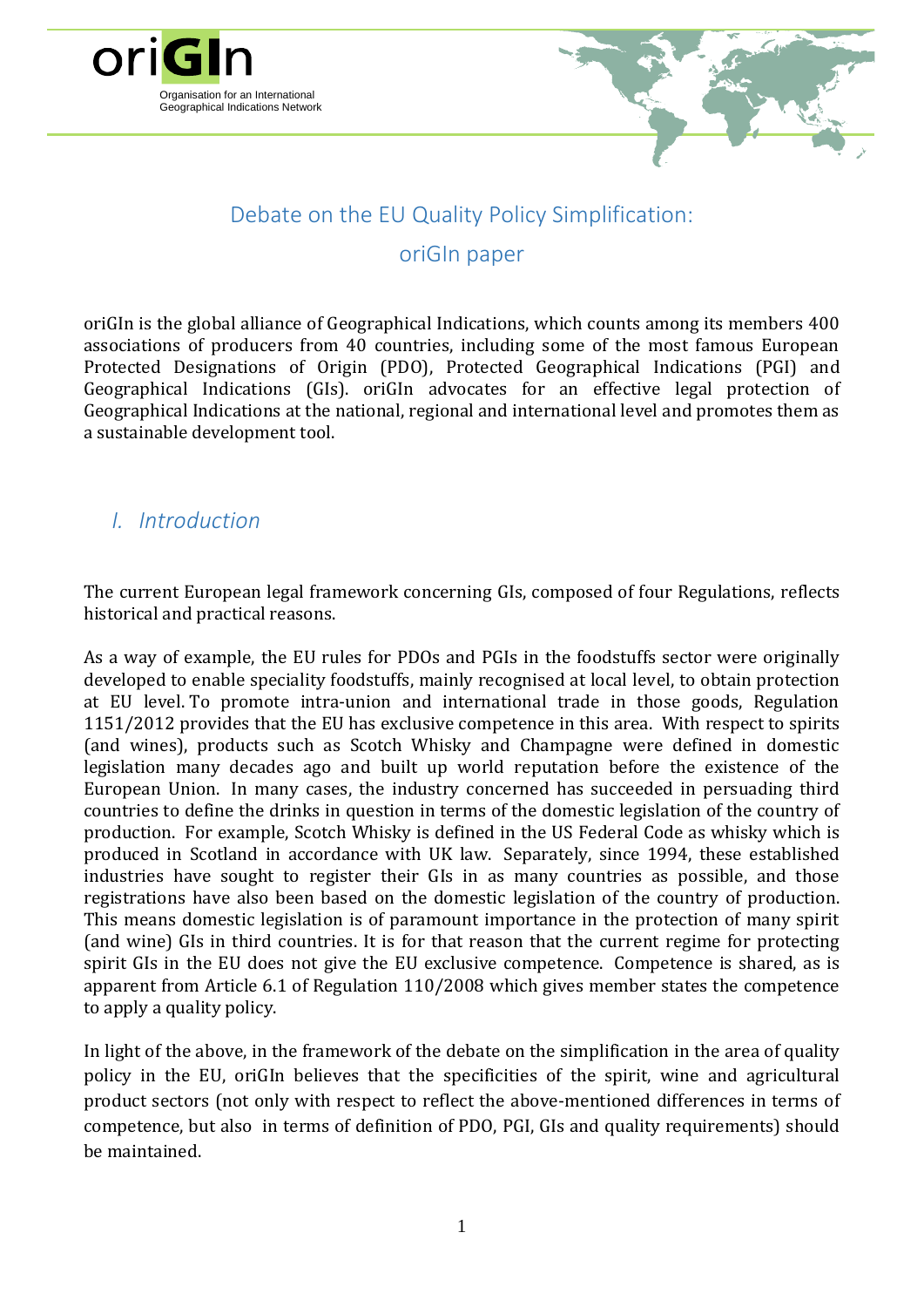

Having said that, the simplification/harmonization of some administrative aspects of the registration process can prove to be useful.

Meanwhile, simplification in the framework of legal protection would be acceptable only if the highest level of protection currently available among the existing Regulations is confirmed and taken as the standard for the others.

Finally, we believe that any simplification exercise should be an opportunity to clarify/strengthen some elements of the legal protection conferred to PDO, PGI and GIs in the EU.

## *II. From an administrative point of view*

Some level of simplification/harmonisation in the registration procedures, in particular with respect to the timeframe for scrutiny by the Commission, oppositions and cancelations, would reinforce the transparency of the system.

Likewise, we do not have any specific opposition to enter all European PDO, PGI and GIs into a single registry. In this respect, it would be necessary to provide more information for wines and spirits GIs (E-Bacchus and E-Spirit-Drinks currently do not provide much information of the PDO, PGI and GIs therein contained).

With respect to the possibility that the Office for Harmonisation of the Internal Market (OHIM) becomes the authority in charge of GI registration in the EU, we believe the following: on the one hand, the OHIM has recently made encouraging progress in applying in a coherent way the EU regulations concerning the *ex officio* refusal of trade marks' applications confining with PDO, PGI and GIs. On the other hand, some of its decisions still contradict the EU GIs Regulations as well as its own internal guidelines. Such inconsistency – which is detrimental to transparency and legal certainty – in our view represents an obstacle for the OHIM to be appointed as the EU authority in charge of GIs.

# *III. From the perspective of legal protection*

As mentioned in the introduction, simplification in the framework of legal protection would be acceptable only if the highest level of protection currently available among the existing Regulations is confirmed and taken as the standard for the others. Areas which this exercise would be useful are: the ex officio protection, the refusal by national trade mark offices as well as by the OHIM of applications conflicting with PDO, PGI and GIs and the use of PDO, PGI and GIs as ingredients.